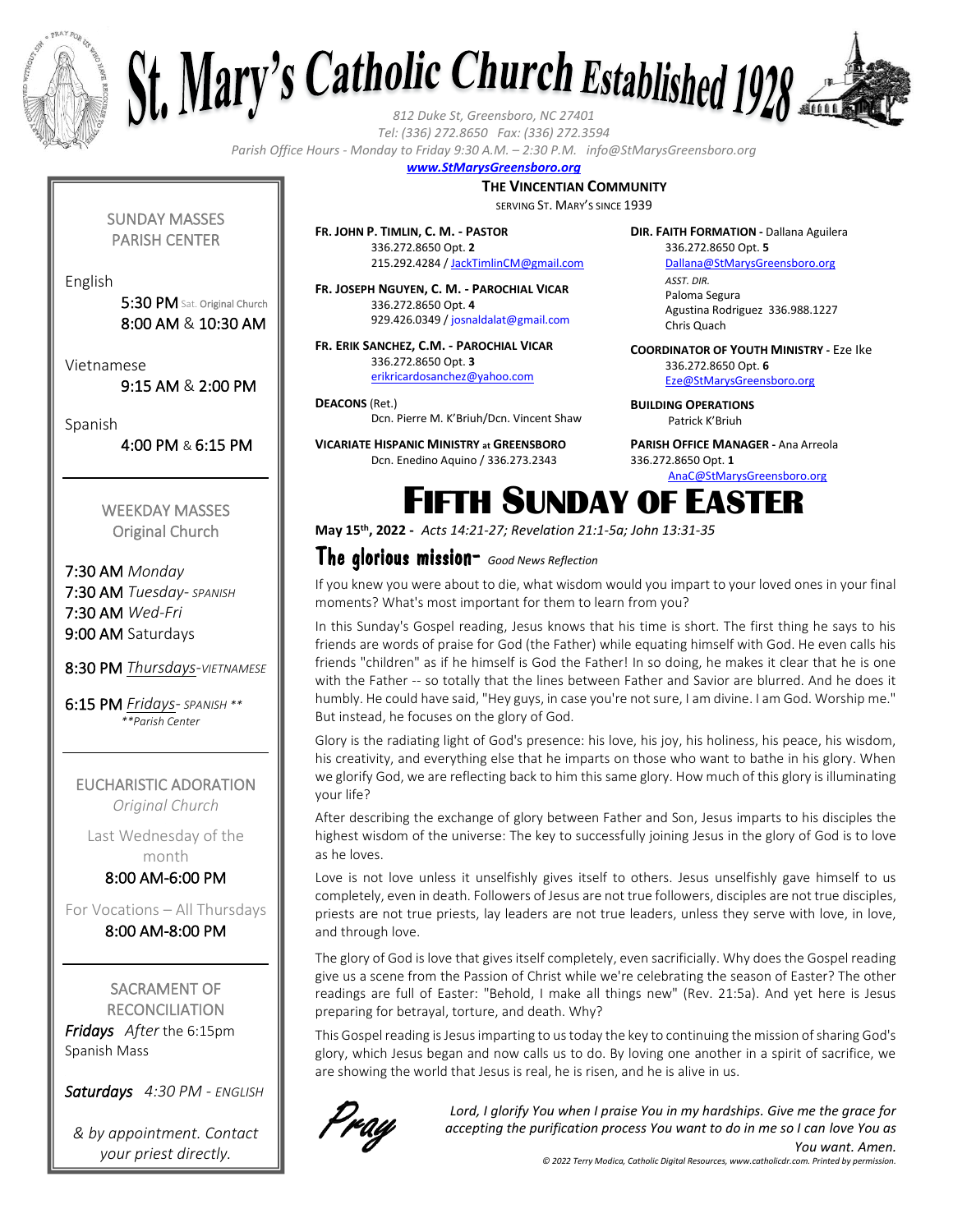**Monday, May 16** Easter Weekday Acts 14:5-18 Jn 14:21-26

**Tuesday, May 17** Easter Weekday Acts 14:19-28 Jn 14:27-31a

**Wednesday, May 18** Easter Weekday [Saint John I, Pope and Martyr] Acts 15:1-6 Jn 15:1-8

**Thursday, May 19** Easter Weekday Acts 15:7-21 Jn 15:9-11

#### **Friday, May 20**

Easter Weekday [Saint Bernardine of Siena, Priest] Acts 15:22-31 Jn 15:12-17

**Saturday, May 21**

Easter Weekday [Saint Christopher Magallanes, Priest, and Companions, Martyrs] Acts 16:1-10 Jn 15:18-21

**Sunday, May 22**

SIXTH SUNDAY OF EASTER Acts 15:1-2, 22-29 Rv 21:10-14, 22-23 Jn 14:23-29

## PRAYER REQUESTS



*We ask the charity of your prayers for the following members and friends of our parish who are ill*

Ann Abplanalp Adelina Castro Ana Lopez Ardelia Matthews Ashley Moore Betty McKinney Br. William Stover, C.M. Carol Ann Givens Catherine Shaw Claude Anderson Dcn. Vince Shaw



John Garrett Joseph Nguyen Anh Tuan Joyce Penn Luis Carlos Castaño Marie Isley Mary Ann Coleman Mary Scotton Mary Stephen English Michael Cel Kmok Niko Castro

Oscar Lopez Roberta Stover Rose Simpson Ruth White Shalonda Williams Sharon Pauling Sherry Ross Stephanie Alcazar Stephanie Argiro Susana Lopez Terry Bradshaw Y Blom Marcella

### MASS INTENTIONS

|                   | 5:30 PM           | CAMM                                                                 |
|-------------------|-------------------|----------------------------------------------------------------------|
| May 15            | $8:00$ AM         | For Our Children Who Will Receive Confirmation and                   |
|                   |                   | First Communion.                                                     |
|                   | 10:30 AM          | For the Parishioners of St. Mary's.                                  |
|                   | 4:00 PM           | For the Repose of the Soul of Jesus Baxin.                           |
|                   | $6:15 \text{ PM}$ | Thanksgiving for Armando Vazquez's 10 <sup>th</sup> birthday.        |
| Monday, May 16    | $7:30$ AM         | For the repose of the Soul of Sixtos Hernandez.                      |
|                   |                   | Requested by Marcela Hernandez.                                      |
| Tuesday, May 17   | 7:30 AM           |                                                                      |
| Wednesday, May 18 | $7:30$ AM         | CAMM                                                                 |
| Thursday, May 19  | 7:30 AM           | CAMM                                                                 |
| Friday, May 20    | $7:30$ AM         |                                                                      |
|                   | $6:15$ PM         | For the Repose of the Souls of Roberto and Carlos<br>Sanchez Castro. |
| Saturday, May 21  | $9:00$ AM         |                                                                      |

# **PARISH WEEKLY ANNOUNCEMENTS**

#### DIOCESE of CHARLOTTE



1972 **ANNIVE** RSARY 2022

#### **MARIAN PILGRIMAGE SITE VISIT**

As part of the 50th Anniversary of our Diocese of Charlotte, a custom statue of our Blessed Mother, "Mary, Mother of God," has been on pilgrimage to the parishes, missions, and Catholic schools throughout the diocese. The statue of Our Blessed Mother will come to our parish on Friday, May 20th and remain with us until Monday, May 23th. The statue of 'Mary, the Mother of God" will

be placed in the Original Church so as to have a place set aside for us to pray and spend time with our Blessed Mother and her Son, Jesus. Please mark these dates in your calendar. More information about our times for prayer and a schedule will be shared with you in the near future.

#### HOLY MASS TO HONOR MILITARY PERSONNEL



A Mass for United States military personnel will be celebrated at 11:00 a.m., Monday, May 30, 2022, at the Cathedral of Saint Patrick in Charlotte. The mass and Rosary, to be recited at 10:30 a.m., will be offered

for all military personnel who have died or retired and for those who are now serving. An All-American hotdog lunch will be served after Mass. All military personnel are invited and encouraged to come in uniform.

Photos of those who have died, who are now serving in the military, and retired military personnel will be displayed at the Cathedral. To include your service member, preferably in uniform, please mail a photocopy of him or her with the name and military rank on the back to Michelle Maher, Office of the Bishop, 1123 S Church St, Charlotte, NC, 28203, to be received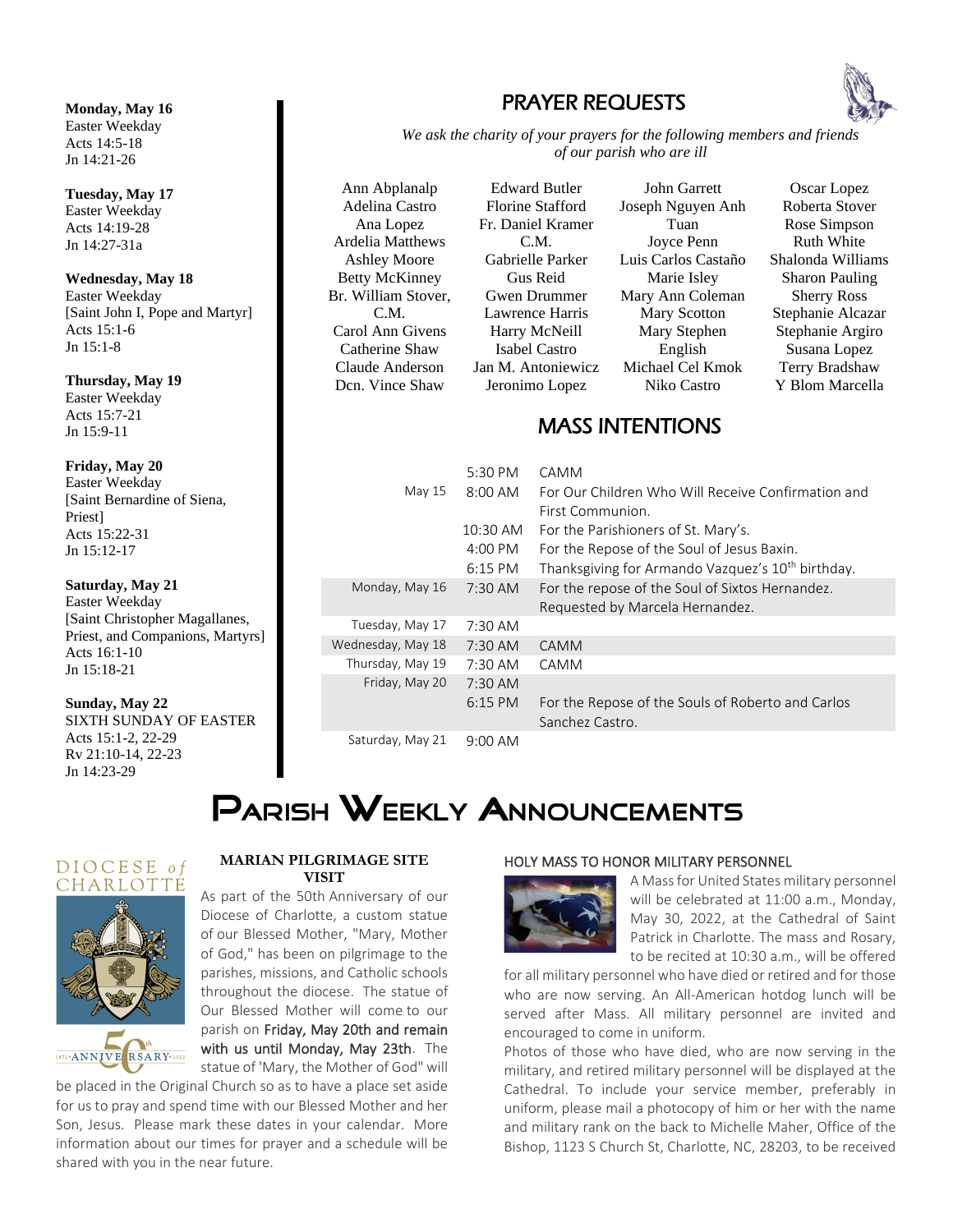no later than May 25, 2022. (Please do not send original photographs as they cannot be returned.)

### *SECOND COLLECTION*

THE INTERNATIONAL/NATIONAL COMBINED COLLECTION will be taken at all Masses this weekend. Your contribution to the good work of these organizations will give you an opportunity to participate in the mission of the Church locally, nationally and internationally. Envelopes for this collection are in your parish envelope packet.

#### ALL NIGHT-INN

TNTT is presenting an overnight event at St Mary's catholic church. Join us for games, team activities, PaW (Praise and Worship) karaoke, food, drinks, and an escape room! This event is for everyone that is 13 or older. It starts on Friday May 20 at 6pm to Saturday May 21 at 8:30 am. Permission slips will be in at the office and in the vestibule. *Contact Melissa Ka, Laura Truong or Eze Ike for questions.*



#### **NATIONAL VINCENTIAN VOCATION WEBSITE**

Please visit menonamission.net to get information about our news and activities. This project was undertaken as a collaborative effort of the Eastern and Western Provinces. "Men on a Mission" presents a contemporary picture of our young men in formation, along with information on the ministries and local communities of our provinces. It also provides resources on discernment and other related matters.



**Goal** \$46,969.00 **Donations** \$18,428.77 *Thank you for your generosity!*



**BAPTISMAL REQUIREMENTS** You can also find the baptismal requirements at

https://stmarysgreensboro.org/sacrements/

(newborns-6 years of age)

- 1. REGISTRATION. The family must be registered -form on file- in St. Mary's for no less than 2 months before the Baptism takes place.
	- If parents are registered somewhere else, they must present a Letter of Permission from their pastor in order for the child to be baptized here.
- 2. PRE-BAPTISMAL TALK. The Parents and godparents (sponsors) must have attended a pre-baptismal talk before the date of baptism.
- 3. SPONSORS. Sponsors must be registered at a Catholic Parish, be practicing Catholics, and must have received the Sacraments of Baptism, First Holy Communion, and Confirmation. If any of the Sponsors are living together as a couple, he/she must have been married in the Roman Catholic Church.
- 4. DOCUMENTS. Bring COPIES of:
	- Child's Birth Certificate
	- Pre-Baptismal Talk Certificate (Parents & Sponsors)
	- Sponsor's Sacramental Certificates

Baptism, First Communion & Confirmation (or Marriage in case he/she is living with a significant other)

#### **MARRIAGE ANNULMENTS**

We have an Advocate for the Diocese of Charlotte Marriage Tribunal Office, and he is a Parishioner. For help with MARRIAGE ANNULMENTS, please contact Huy (Kevin) Le at (336) 848-5433 or

HQLe@rcdoc.org*.*

#### **IMPORTANT.... DOCUMENT REQUESTS TO ST. MARY'S**

*Do you need a Sponsor Certificate/letter for either Baptism or Confirmation, a letter for Immigration, Membership, any type of Recommendation letter, or document?* We must have your registration/census ON FILE for at least 2 months prior to your request.

#### **FAITH FORMATION REGISTRATIONS 2022-2023**

We are now open for new registrations. In order to register your child, you must:

- Be registered members of St. Mary's Church *for at- least two months prior* to choosing any faith formation program.
- Bring copy of Birth Certificate
- Bring copies of all sacraments received.
- Pay fee of \$30 per child.

All registrations will be handled by the Faith Formation office, during office hours Monday, Wednesday, and Friday from 8 am to 1 pm.

*For more information or questions please contact Mrs. Dallana Aguilera, Director of Faith Formation at 336-272-8650 option 5, or at Dallana@StMarysGreensboro.org*



**HOW TO BECOME A** *REGISTERED MEMBER* **OF ST MARY'S?** To all families and to all 21 year-old future members, please stop by the office to talk directly to Ana and fill out the registration/census form. There is no cost to become a member.

## **St. Mary's Social Outreach**

is committed to *help with rent, utilities (electricity, heat, and water), and prescription* areas. This committee is composed of all St. Mary's cultural groups under the direction of Mr. Chris Fombin, please call Ana, our Office Manager at 336- 272-8650 from 9:30 a.m. - 2:30 p.m. to set up a confidential appointment. If you wish to make a donation to this program, please write a check to: "The Congregation of the Mission of St. Vincent de Paul in Germantown" Donations are always needed!